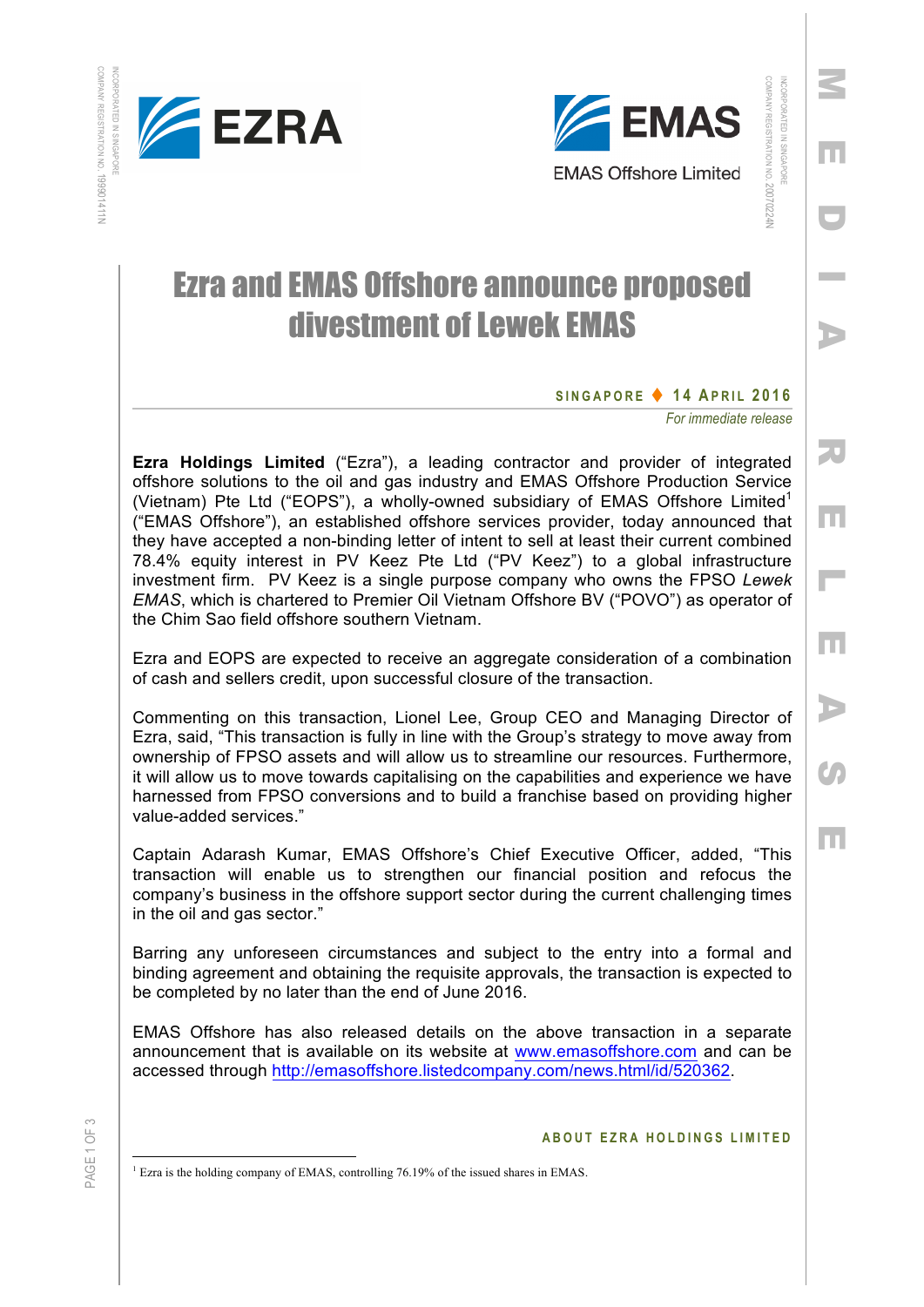

COMPANY

REGISTRATION NO.

COMPANY REGISTRATION NO. 199901411N

199901411N



Z

m

**Contract** 

D

MEDIA RELEASE

m

Н

m

D

 $\mathcal{C}_{\mathcal{P}}$ 

m

50

**www.emas.com ♦ SGX mainboard listing: December 2005** 

EMAS – a leading global contracting group providing offshore/subsea construction, marine, production and well intervention services – is Ezra's operating brand. With offices across six continents, it delivers best-value solutions to the oil and gas (O&G) industry by combining its global footprint and proven engineering skills with a diverse offering of premium assets and services designed to fully meet clients' needs.

Operating in unison, Ezra's core divisions are able to execute a full spectrum of seabed-to-surface engineering, construction, marine and production services anywhere in the world.

EMAS CHIYODA Subsea is a global FEED (Front End Engineering Design) and EPCIC (Engineering, Procurement and Construction) service provider of comprehensive subsea-to-surface solutions throughout the lifecycle of oil and gas projects.

EMAS Energy provides well intervention and drilling services both onshore and offshore, offering fully integrated solutions that combine its marine assets with state-ofthe-art intervention equipment and services.

EMAS Marine, under subsidiary company EMAS Offshore Limited, manages and operates a young, versatile fleet of advanced offshore support vessels, offering an extensive range of maritime services that cater to the client's needs throughout a field's life cycle.

EMAS Production, also under subsidiary company EMAS Offshore Limited, owns and operates FPSO (floating production, storage and offloading) facilities, offering services that support the post-exploration needs of offshore fields, such as FPSO conversion management.

TRIYARDS is fast becoming an acknowledged leader in developing advanced and customised solutions for world-class vessels. By focusing on sophisticated platforms and equipment that can tackle even the most complex offshore projects, it has already established itself as a front runner in the fabrication of liftboats (self-elevating, mobile offshore units). TRIYARDS provides its integrated engineering, ship construction and fabrication services out of yard facilities located in Singapore, Vietnam and the US.

#### **ABOUT EMAS OFFSHORE LIMITE D**

**www.emasoffshore.com ♦ Oslo BØrs listing: October 2007 ♦ SGX mainboard listing: October 2014** 

EMAS Offshore Limited (EMAS Offshore or the Company) is an established offshore services provider offering offshore support, accommodation, construction and production services to customers in the oil and gas industry throughout the oilfield life cycle, spanning the exploration, development, production and decommissioning stages. Headquartered in Singapore, EMAS Offshore holds a leading market position